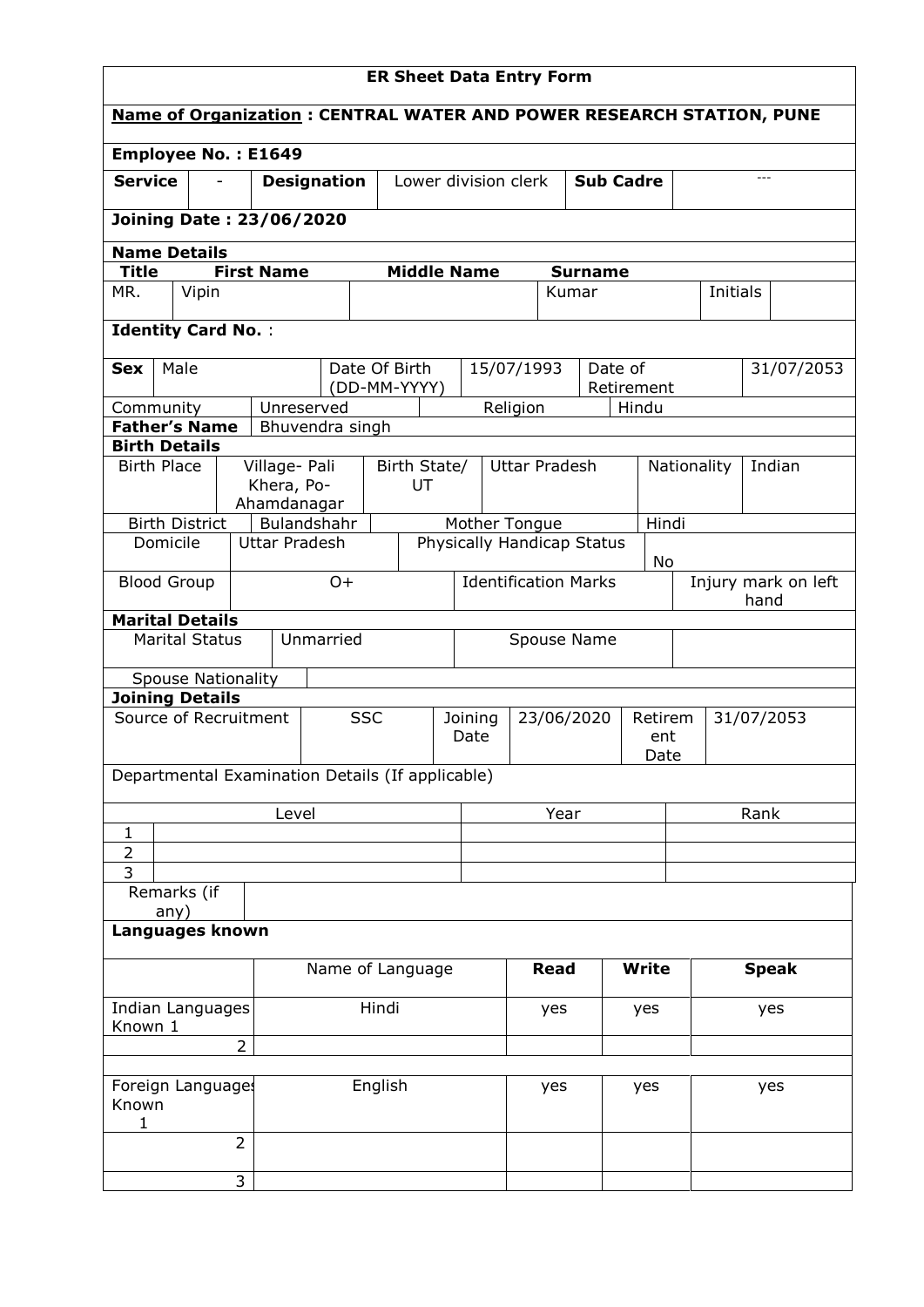## Details of deputation (if applicable)

| Name of the Office | Post held at that<br>time in parent office | Name of post<br>(selected for<br>deputation | Period of deputation |      |  |
|--------------------|--------------------------------------------|---------------------------------------------|----------------------|------|--|
|                    |                                            |                                             | Since                | From |  |
|                    |                                            |                                             |                      |      |  |

## Details of Foreign Visit

| SI.<br>No. | Place of Visit | Date of<br>visit | Post held at<br>that time | Whether it<br>is a<br>personal or<br>official visit | Details of visit |
|------------|----------------|------------------|---------------------------|-----------------------------------------------------|------------------|
|            |                |                  |                           |                                                     |                  |

## Transfer/Posting Detail (if applicable)

| Place | Period of posting |      |  |  |  |  |
|-------|-------------------|------|--|--|--|--|
|       | Since             | From |  |  |  |  |
|       |                   |      |  |  |  |  |
|       |                   |      |  |  |  |  |
|       |                   |      |  |  |  |  |
|       |                   |      |  |  |  |  |

| Qualification (Use extra photocopy sheets for multi qualifications, experience, training, awards details)                |                           |  |            |                                |               |        |       |                         |                  |  |
|--------------------------------------------------------------------------------------------------------------------------|---------------------------|--|------------|--------------------------------|---------------|--------|-------|-------------------------|------------------|--|
| Qualification                                                                                                            |                           |  |            | Discipline<br>Specialization 1 |               |        |       |                         |                  |  |
| B. Tech.                                                                                                                 |                           |  |            | Mechanical                     |               |        |       |                         |                  |  |
| Year                                                                                                                     |                           |  | Division   |                                | CGPA/ % Marks |        |       |                         | Specialization 2 |  |
| 2014                                                                                                                     |                           |  | first      |                                |               | 70.38  |       |                         |                  |  |
| Institution                                                                                                              |                           |  | University |                                |               | Place  |       |                         | Country          |  |
| Neelkanth Institute of<br>Technology Meerut Uttar<br>Pradesh                                                             |                           |  |            | AKTU(UPTU) Lucknow             |               | Meerut |       |                         | India            |  |
| <b>Experience</b>                                                                                                        |                           |  |            |                                |               |        |       |                         |                  |  |
|                                                                                                                          | Type of Posting           |  |            |                                |               |        | Level |                         |                  |  |
|                                                                                                                          | Temporary                 |  |            | 02                             |               |        |       |                         |                  |  |
|                                                                                                                          | Designation               |  |            | <b>Present Position</b>        |               |        |       |                         |                  |  |
|                                                                                                                          | Lower division clerk      |  |            |                                |               |        |       |                         |                  |  |
|                                                                                                                          | Ministry                  |  |            | Department                     |               |        |       |                         |                  |  |
|                                                                                                                          | <b>MOWR</b>               |  |            | <b>CWPRS</b>                   |               |        |       |                         |                  |  |
|                                                                                                                          | Office                    |  |            | Place                          |               |        |       |                         |                  |  |
| CWPRS KHADAKWASALA PUNE                                                                                                  |                           |  |            | <b>PUNE</b>                    |               |        |       |                         |                  |  |
|                                                                                                                          | <b>Experience Subject</b> |  |            | Period of Posting              |               |        |       |                         |                  |  |
| Major                                                                                                                    |                           |  |            |                                | Minor<br>From |        |       | To                      |                  |  |
|                                                                                                                          |                           |  |            |                                |               |        |       |                         |                  |  |
| Note:-Refer the Annexure to fill above Major, Minor Subjects and below given training subject<br>minimum 1 week & above) |                           |  |            |                                |               |        |       |                         |                  |  |
| Training                                                                                                                 |                           |  |            |                                |               |        |       |                         |                  |  |
| <b>Training Year</b>                                                                                                     | <b>Training Name</b>      |  |            |                                |               |        |       | <b>Training Subject</b> |                  |  |